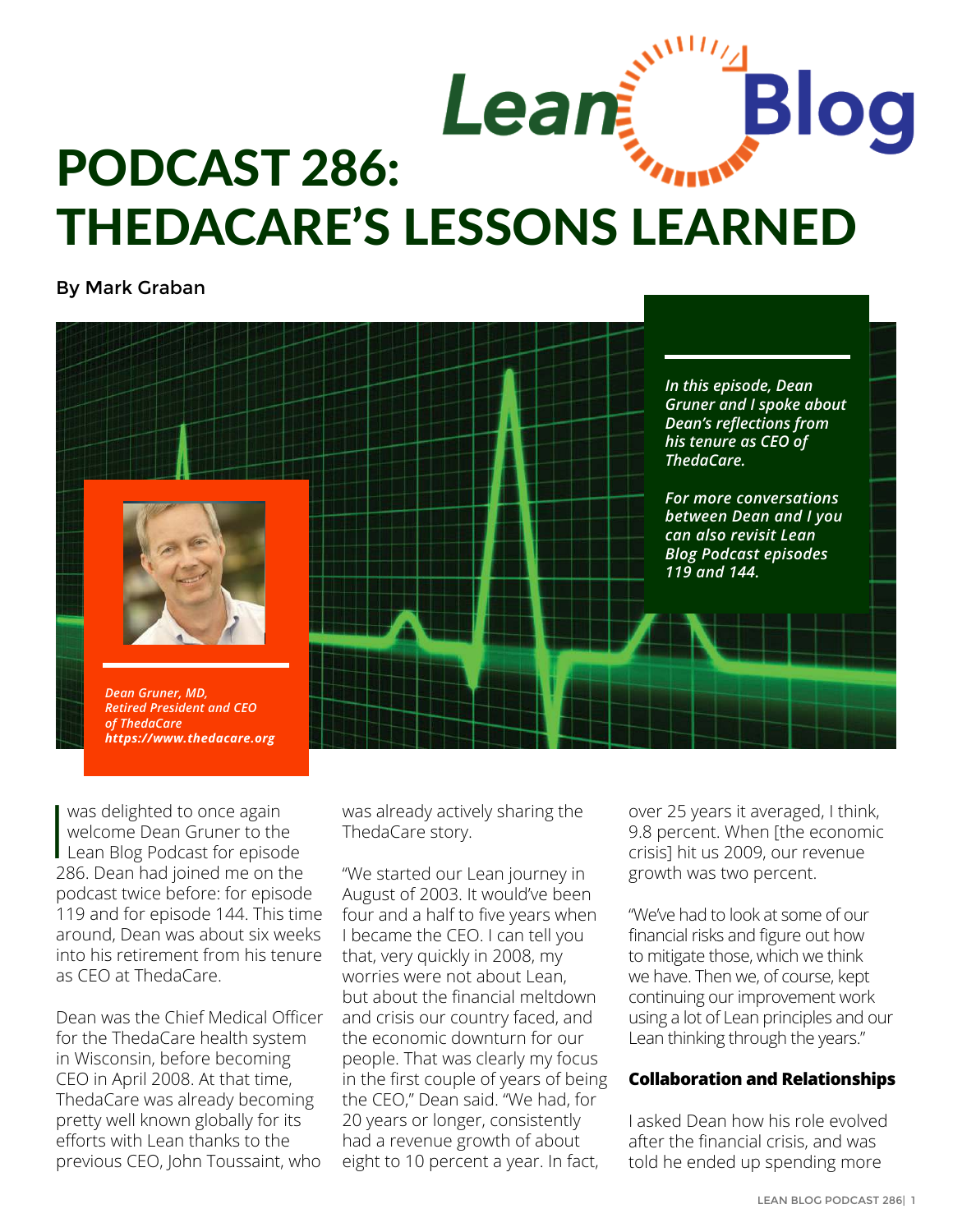time meeting with collaboratives about creating solutions to problems in the community. This included a collaboration with Children's Hospital of Wisconsin-Fox Valley and Affinity Health System to create something novel for pediatric and mental health.

"We actually combined all of our adolescent and pediatric mental health services into one organization that's jointly owned by the three health systems. By doing that, we were actually able to do some astounding work. We have almost doubled our number of visits in our community in the last four years.

"This collaboration also improved access, as urgent needs for a pediatric psychiatrist are now met within a week, and needs for a counselor are met within 48 hours," Dean explained. "This model has allowed for those improvements while keeping the financial losses, which are quite large, the same or even a bit less."

With ThedaCare situated within four or five miles of a farm in all directions, Dean also did a lot of work to create affiliations with various rural hospitals. After a set of conversations and negotiations, ThedaCare was added three rural critical access hospitals to its system in the last five years.

"The challenge with that is it's all the relationship building, and the structuring those to make sense. Then, once they happened, to then try to integrate them into the existing operations. For all these communities, they had no background with Lean or any of the other things that we did. Bringing them and integrating them into the ThedaCare system has been very, very rewarding, but very time consuming, too," Dean explained. "It's not something you can snap your

fingers and say, 'Oh, I get it.' It takes time and learning to join a system."

## **Strategy Deployment**

As ThedaCare continued its work with the Strategy Deployment methodology, as we discussed in episode 119, they continued learning about planning and priority-setting. Hearing from virtually every CEO in the health system that everyone had too many priorities and couldn't possibly get all their work done, ThedaCare tried to section off different parts of the system into about a dozen or so specialized areas--rural hospitals, physician groups, etc.,--who would meet every September to start their planning for the following year. At around the same time, the system leadership team or the executive team would do the same thing, separately, Dean explained.

"As the end result, we had a proliferation of more work than could possibly be done," Dean explained. "What we did this past year is we changed the process. It's pretty simple, but, if it was easy to figure out, we would have done it five years earlier. What we did is we had all the people involved in the planning in these various divisions or departments, we brought them all together."

He challenged the group to narrow the list of priorities to three things, and within six weeks they did. After that, each department went back to create their individual plan to support those three system-wide priorities.

Dean added, "Even though we had gotten recognition for our strategy deployment because everybody could see the cascade and we used a triangle for a visual effect it wasn't and as pure or as effective as it might have seemed."

"We've been incredibly more focused this past year than we had previously," Dean said. "We're focused tremendously on access, inpatient quality, and restoring our margin so we can reinvest in the organization."

## **Reflections and Adjustments**

Even with all of the recognition ThedaCare received, Dean had some honest and blunt reflections.

"I'm going to say something harsh here. Amongst our team we believe that we, at a certain point, started to read too many of our own press clippings, and we stopped studying what was really going on."

Dean came to think that ThedaCare had misused some of the terminology, for example using "true north" to describe their annual plan numbers instead of their "ideal state," such as zero patient harm and zero staff injuries.

Bringing together large groups of people lead to another lesson for ThedaCare. As Dean explained, when Lean leader John Poole, who had been acting as the internal "sensei" for the ThedaCare Improvement System (TIS) left to take another opportunity, the organization had one of its previous organizational design facilitators return and meet with all the senior leaders and vice presidents--again about 40 people.

"She broke us into six or eight teams and gave us an interesting assignment. She had every table draw a picture on a flipchart, and their assignment was to draw a picture of what the culture was of ThedaCare [at that point]. Then, after that hour, everybody showed their pictures and reported out. It was a bucket of cold water in our face," Dean said. "What they drew